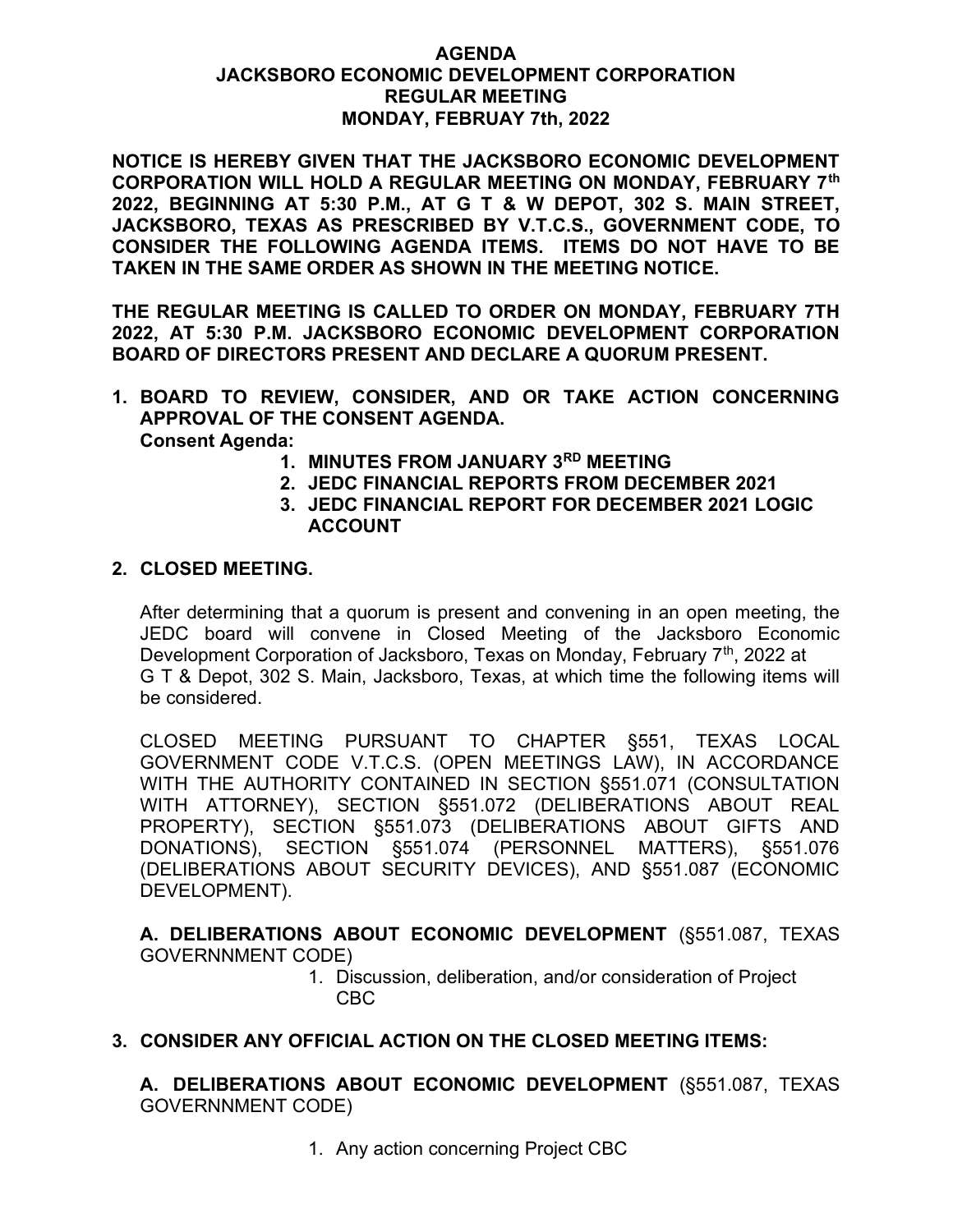- 4. BOARD TO REVIEW, CONSIDER, AND OR TAKE ACTION CONCERNING APPROVAL OF THE PROPERTY ENHANCEMENT GRANT FOR DOUBLE L FLORIST
- 5. BOARD TO REVIEW, CONSIDER, AND OR TAKE ACTION CONCERNING APPROVAL OF THE PROPERTY ENHANCEMENT GRANT FOR KEVIN WOLF INSURANCE AGENCY.
- 6. BOARD TO REVIEW, CONSIDER, AND OR TAKE ACTION CONCERNING APPROVAL OF THE PROPERTY ENHANCEMENT GRANT FOR CHICKEN **EXPRESS**
- 7. BOARD TO REVIEW, CONSIDER, AND OR TAKE ACTION CONCERNING SUPPORT/PARTNERSHIP WITH COMCELL TO BRING IN-GROUND FIBER TO JACKSBORO & JACK COUNTY.
- 8. REPORT OF EXECUTIVE DIRECTOR.
	- $\triangleright$  ARPA Grant
	- $\triangleright$  Appointment of ED to BREI Board of Directors
	- $\triangleright$  SEDC Scholarship
	- > TEDC Economic Excellence Award
	- $\triangleright$  City of Jacksboro Audit
	- $\triangleright$  ARCIT Report on Sales Tax Revenue
	- $\triangleright$  Project Florida
	- $\triangleright$  Project Casa Tierra
	- $\triangleright$  Project Star G Construction
	- $\triangleright$  D&M Leasing
	- $\triangleright$  JEDC Legal Representation
	- $\triangleright$  TWC Report
- 9. ANNOUNCEMENTS
	- A. Next JEDC Board Meeting Monday, March 7th, 2022
	- B. Jacksboro Chamber of Commerce Banquet Saturday, February 19th – 6 seats available

## 10. ADJOURNMENT

I, LESLIE CHALMERS, JACKSBORO ECONOMIC DEVELOPMENT CORPORATION EXECUTIVE DIRECTOR, DO HEREBY CERTIFY THAT THIS AGENDA WAS POSTED CONVENIENT TO THE PUBLIC AT JACKSBORO CITY HALL, 112 W. BELKNAP, JACKSBORO, TEXAS, BY 5:00 P.M. ON FRIDAY, JANUARY 28TH, 2022.

Leslie Chalmers

LESLIE CHALMERS, BREC EXECUTIVE DIRECTOR JACKSBORO ECONOMIC DEVELOPMENT CORPORATION

The Board of Directors of the Jacksboro Economic Development Corporation reserves the right to adjourn into executive session at any time during the course of this meeting to discuss any of the matters listed above, as authorized by Texas Government Code Sections 551.071 (Consultation with attorney), 551.072 (Deliberations about Real Property), 551.073 (Deliberations about Gifts and Donations), 551.074 (Personnel Matters), 551.076